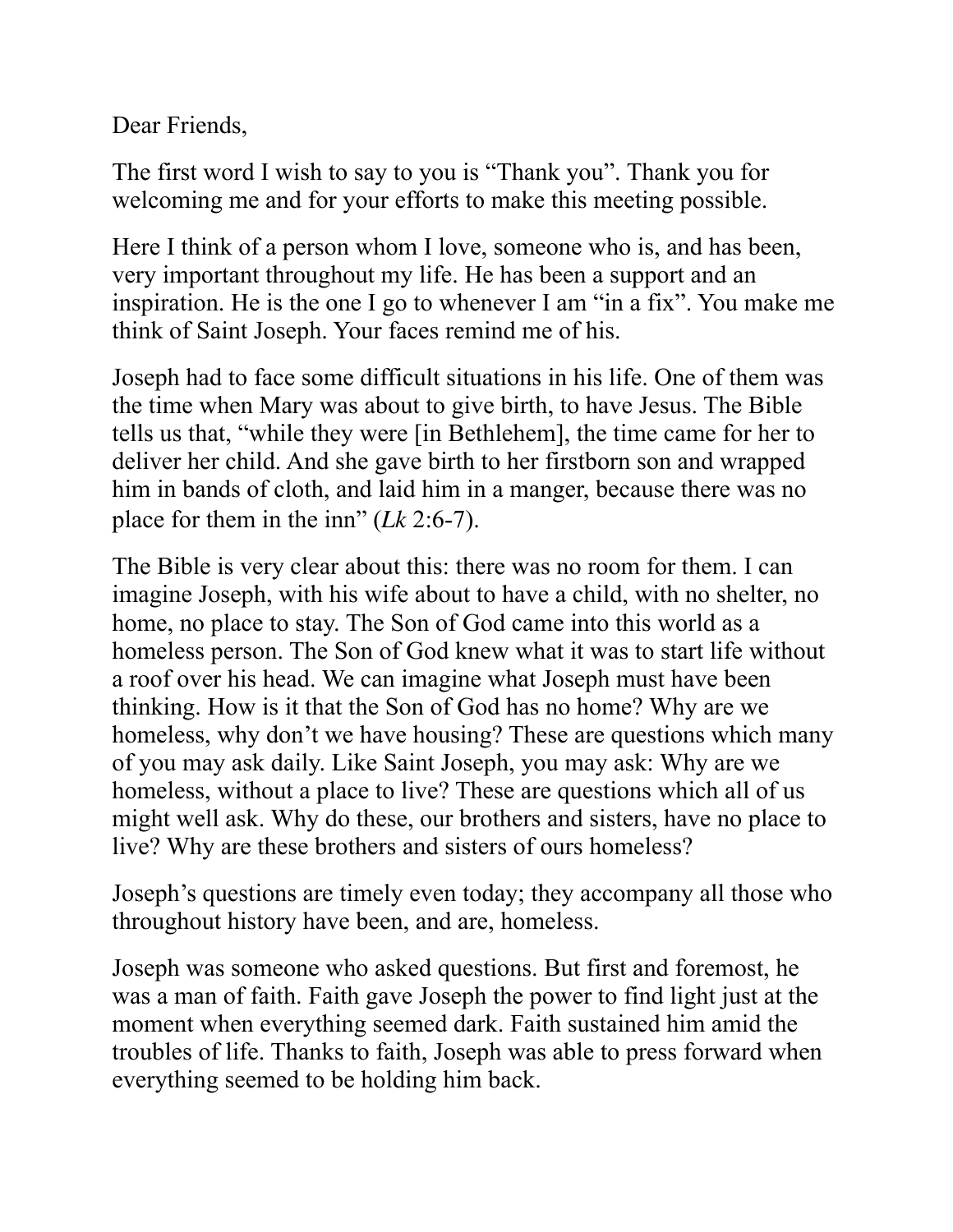In the face of unjust and painful situations, faith brings us the light which scatters the darkness. As it did for Joseph, faith makes us open to the quiet presence of God at every moment of our lives, in every person and in every situation. God is present in every one of you, in each one of us.

We can find no social or moral justification, no justification whatsoever, for lack of housing. There are many unjust situations, but we know that God is suffering with us, experiencing them at our side. He does not abandon us.

We know that Jesus wanted to show solidarity with every person. He wanted everyone to experience his companionship, his help, his love. He identified with all those who suffer, who weep, who suffer any kind of injustice. He tells us this clearly: "I was hungry and you gave me food, I was thirsty and you gave me something to drink; I was a stranger and you welcomed me" (*Mt* 25:35).

Faith makes us know that God is at our side, that God is in our midst and his presence spurs us to charity. Charity is born of the call of a God who continues to knock on our door, the door of all people, to invite us to love, to compassion, to service of one another.

Jesus keeps knocking on our doors, the doors of our lives. He doesn't do this by magic, with special effects, with flashing lights and fireworks. Jesus keeps knocking on our door in the faces of our brothers and sisters, in the faces of our neighbors, in the faces of those at our side.

Dear friends, one of the most effective ways we have to help is that of prayer. Prayer unites us; it makes us brothers and sisters. It opens our hearts and reminds us of a beautiful truth which we sometimes forget. In prayer, we all learn to say "Father", "Dad". We learn to see one another as brothers and sisters. In prayer, there are no rich and poor people, there are sons and daughters, sisters and brothers. In prayer, there is no first or second class, there is brotherhood.